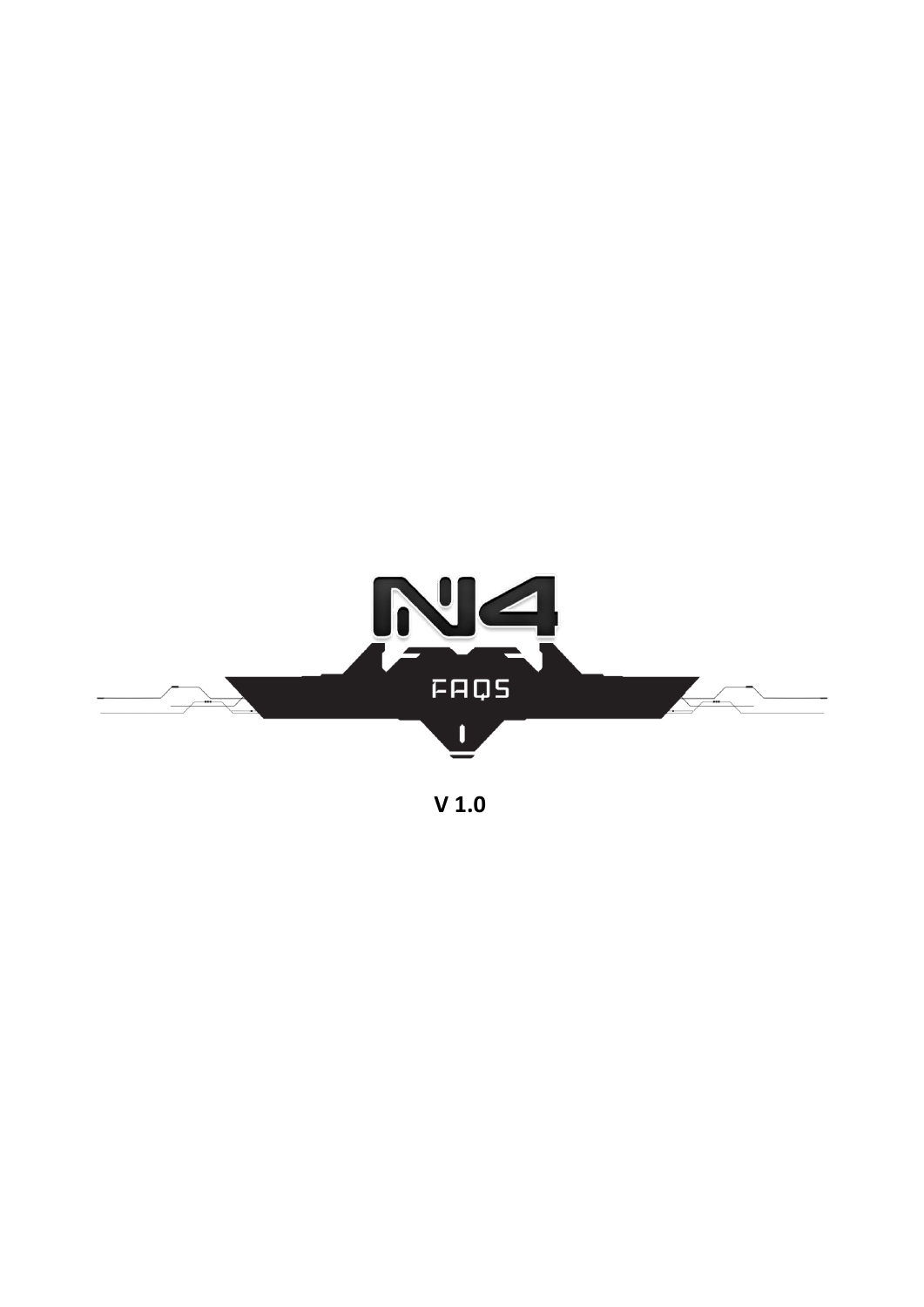

## **BASIC RULES**

#### **How do LoF and ZoC Skill Requirements work?**

LoF Requirements must be fulfilled when declaring Skills. ZoC Requirements must be fulfilled during the Resolution step.

#### **Do you have to say which Combat Group Irregular Orders belong to?**

Yes.

**When do you apply negative MODs for Skills, Equipment, and Weapons, and who do the MODs apply to? For example when using CC Attack (-X).**

The value of an Attribute, Burst, Damage, Ammunition, MOD, number of uses... will only apply when using that Skill, Weapon or Equipment. If the Skill, Weapon, or Equipment requires any targets, the MOD will only apply to those targets.

**Do State MODs all stack with each other? For example, if a Trooper is in IMM-B and Targeted State, do they apply a -6 MOD to all their Reset Rolls?**

Yes.

**Do you need to specify all details of a Skill when declaring it? For example where the target is for a BS Attack, or where the template is being placed for White Noise?**

Yes, with the exception of the target's position, which is chosen in the Resolution step, before measuring Ranges. If the order of declaration is important, the active player chooses who declares first.

**[Errata] Does 'reciprocal' Line of Fire (the first exception for drawing LoF) depend on the facing of the target, and does it require you to attack the target?**

As long as Trooper A can draw LoF to Trooper B, Trooper B can draw LoF to Trooper A as well, as long as Trooper A is within Trooper B's Line of Fire arc.

# MOVEMENT MODULE

**While using Move or Climb, can you move 'through' a corner, in the same way that you can move through a space that's half the width of the Trooper's base?**

No. If the space is wide enough for the Trooper's full base, you must use the full base.

Examples:

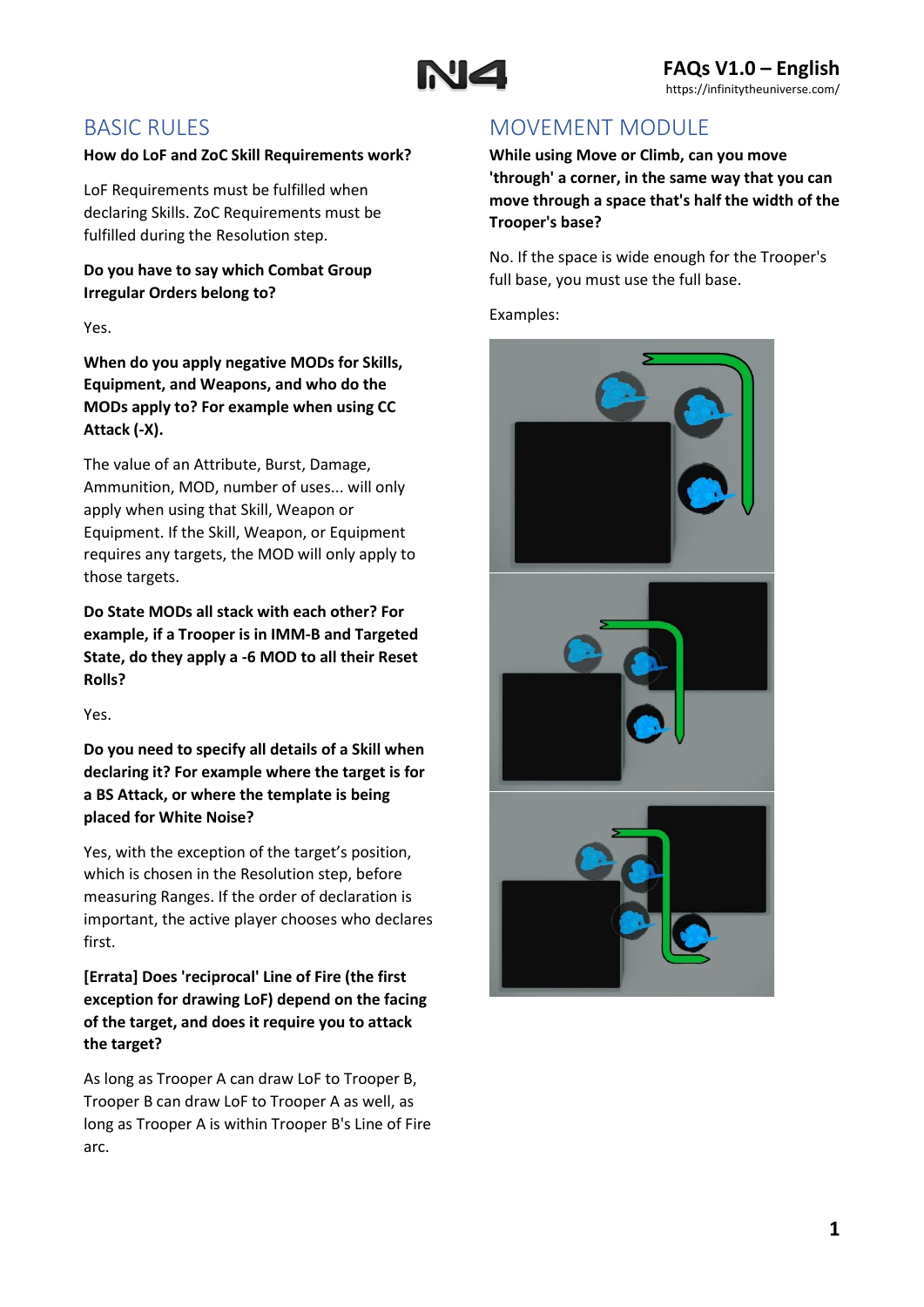# NZ

# COMBAT MODULE

#### BALLISTIC SKILLS (BS)

**Do Skills that let you perform a 'BS Attack Roll' (for example Intuitive Attack and Speculative Attack), or have the BS Attack Label, count as a BS Attack for MODs? For example if the Trooper has 'BS Attack (+1 Damage)' or 'BS Attack (AP)'.**

Yes.

### QUANTRONIC COMBAT (HACKING)

**How do Hacking Area AROs work, and do they allow the Trooper to Dodge?**

Hacking Program AROs and Reset AROs are considered valid AROs for a Hacker if the Active Trooper is inside the Hacker's Hacking Area. Dodge AROs are not considered valid for Hacking Area AROs.

**[Errata] In the Hacking example (p61), the Knight of Justice and the Orc both declare an ARO but this appears to contradict the rules for AROs.**

Remember that non-LoF AROs can be declared anyway, and then in the ARO Check step you find out if the ARO was valid.

#### **[Errata] What does the full Repeater rule say?**

There can be no reaction against a Repeater that is being used by an enemy Hacker, only against the Hacker, if possible.

#### **When do you apply the Firewall MODs for enemy Repeaters?**

The Firewall MODs will only apply if using the enemy Repeater to use a Hacking Program against an enemy Hacker. If you are in the f you are in Zone of Control of an enemy Repeater, it is not mandatory to use the enemy Repeater.

#### **How does Controlled Jump work in ARO?**

A Controlled Jump ARO is considered valid against a Combat Jump Entire Order anywhere on the table, or against any Skill in the Hacker's Hacking Area.

As an ARO to a Combat Jump Entire Order, Controlled Jump is declared before the Combat Jump PH Roll is resolved, and will affect that PH Roll. Alternatively, the Hacker can wait until the PH Roll has been resolved, and declare a non-Controlled Jump ARO, if applicable.

## AMMUNITION AND WEAPONRY

**[Errata] Is the PH-6 Roll for PARA Ammunition a Saving Roll?**

Yes, the PH-6 Roll is a Saving Roll.

#### **Do Pistols with (+1B) or (+2B) apply the additional Burst in CC Mode?**

Yes, but only in the Active Turn.

#### **Do Smoke Grenades etc. cause Guts Rolls?**

No. Attacks with no Damage value that do not inflict States do not cause Guts Rolls.

## SKILLS AND EQUIPMENT COMMON SKILLS

**[Errata] How do Dodge MODs stack for Deployable Weapons, Templates from outside LoF and AROs to Troopers inside ZoC but outside LoF?**

The rules text in the Important box on p83 takes priority over the examples.

In the Dodge and Deployable Weapon example, the Zhanshi is suffering a single -3 MOD, not -6.

**When using Place Deployable and declaring where the Deployable will be placed, what happens if a Trooper moves into that space before the Conclusion of the Order?**

The Trooper that declared Place Deployable may place the Deployable in a different position (still following the Place Deployable rule), and if this is not possible, the Deployable will be lost.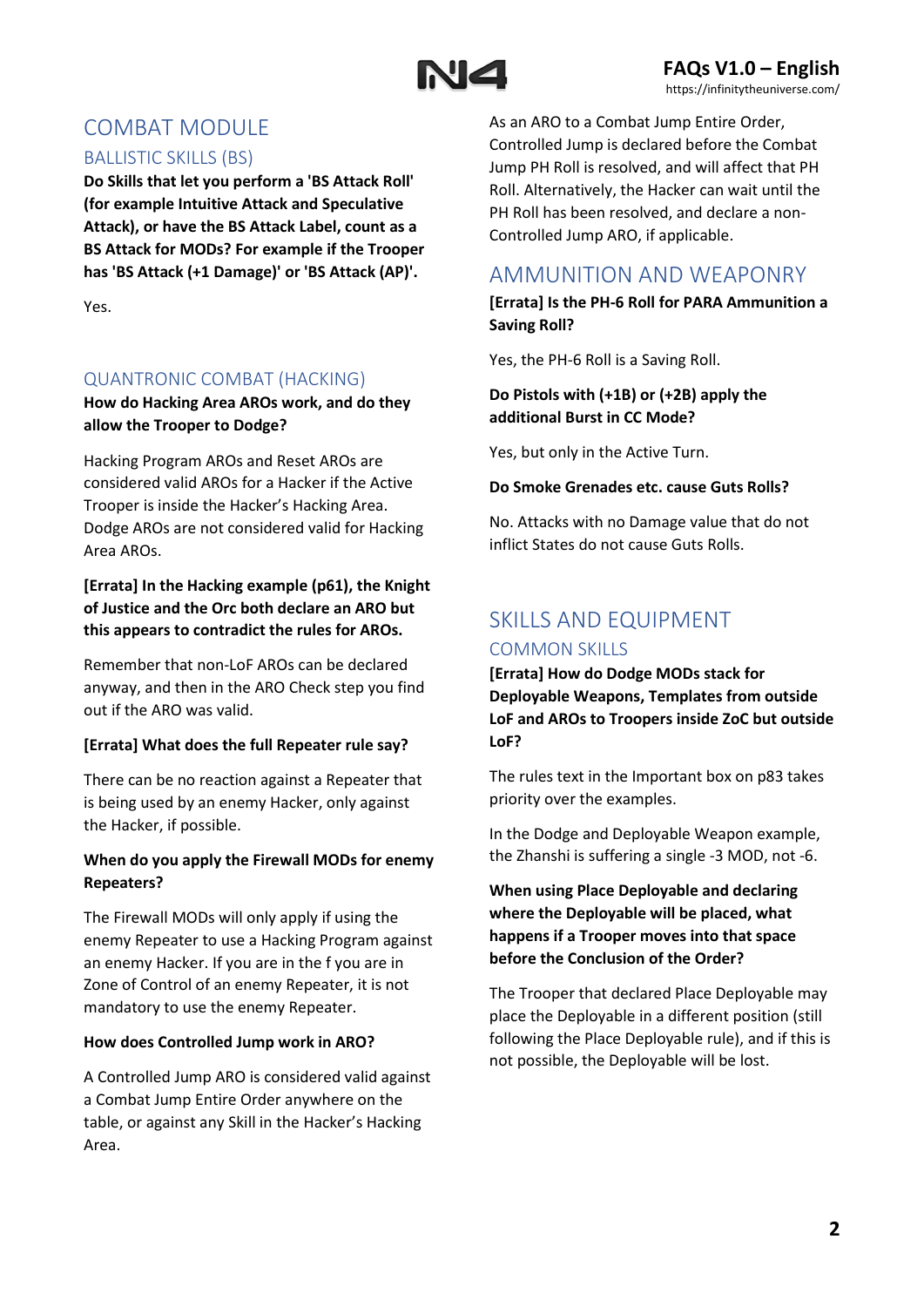#### SPECIAL SKILLS

#### **[Errata] Can Surprise Attack be used with Hidden Deployment State?**

Yes. Surprise Attack can be used if the Trooper started the Order in a Marker State, or in Hidden Deployment State.

#### **How does Combat Jump onto a rooftop work?**

A Trooper declaring the Combat Jump Entire Order can land on a rooftop, but cannot claim Partial Cover during that Order.

#### **Which bullets of the Impetuous Special Skill only apply to Impetuous activations?**

All bullets related to movement apply only during the Impetuous activation. The Partial Cover and Marker State bullets apply at all times.

#### **During the Impetuous Phase, How should an Impetuous Trooper move when it has already reached the enemy's Deployment Zone?**

It can move normally inside the enemy Deployment Zone.

#### **How does movement work during Impetuous activations if you cannot reach Silhouette contact with an enemy?**

Go towards the enemy Deployment Zone. The Trooper must end his movement as far as possible from the movement's starting point, and as close as possible to the enemy Deployment Zone.

#### **How does Bioimmunity interact with Ammunition and Traits that reduce the Saving Roll Attribute, for example AP or E/M Ammunition, or ARM=0?**

AP Ammunition is tied to the Saving Roll Attribute listed in a weapon's profile. If Bioimmunity is used to make the Saving Roll against a different Attribute, that Attribute will not be halved.

In the same way, if Bioimmunity is used against a hit by E/M Ammunition to make the Saving Rolls against ARM, the ARM value will not be halved.

The ARM=0 Trait only applies if the Saving Roll is made against the ARM Attribute, and vice-versa for the BTS=0 Trait.

#### **How does Immunity (Total) interact with Plasma Weapons, and with Sepsitor?**

Immunity (Total) cancels the special effects of any ammunition, considering them Normal Ammunition. Plasma weapons use Normal Ammunition, but their Saving Roll is ARM+BTS, so one ARM and one BTS Saving Roll will be made. Sepsitor should have the State: Sepsitorized Trait, and therefore does not work against targets with Immunity (Total).

#### **How do Sixth Sense, Zero Visibility Zones and Multipectral Visor Level 1 interact?**

If the Trooper with Multispectral Visor Level 1 and Sixth Sense is the target of a BS Attack through a Zero Visibility Zone, they ignore the -6 MOD for drawing LoF through the Zero Visibility Zone.

#### **Which Automatic Skills or Equipment have to be declared when in a Marker State?**

Automatic Skills and Equipment that alter how an Order activates a Trooper, or restrict AROs, must be declared when used in Marker State. For example using NCO to spend the Lieutenant Special Order, or using Stealth.

#### **Are G: Jumper Trooper AROs limited to LoF or ZoC?**

No. The Active Proxy Token can be moved, and Inactive Proxies can use Dodge and Reset AROs, whenever AROs are generated.

#### **How do Dogged and No Wound Incapacitation interact with Coup de Grâce, and with Troopers that have STR instead of Wounds?**

An Unconscious Trooper that has activated the Dogged or No Wound Incapacitation Special Skills cannot be the target of a Coup de Grâce, the standard CC Attack Rolls must be made.

If the Trooper has STR instead of Wounds, losing a further point of their STR Attribute will have the same effect as losing a further point of their Wounds Attribute - they enter the Dead State.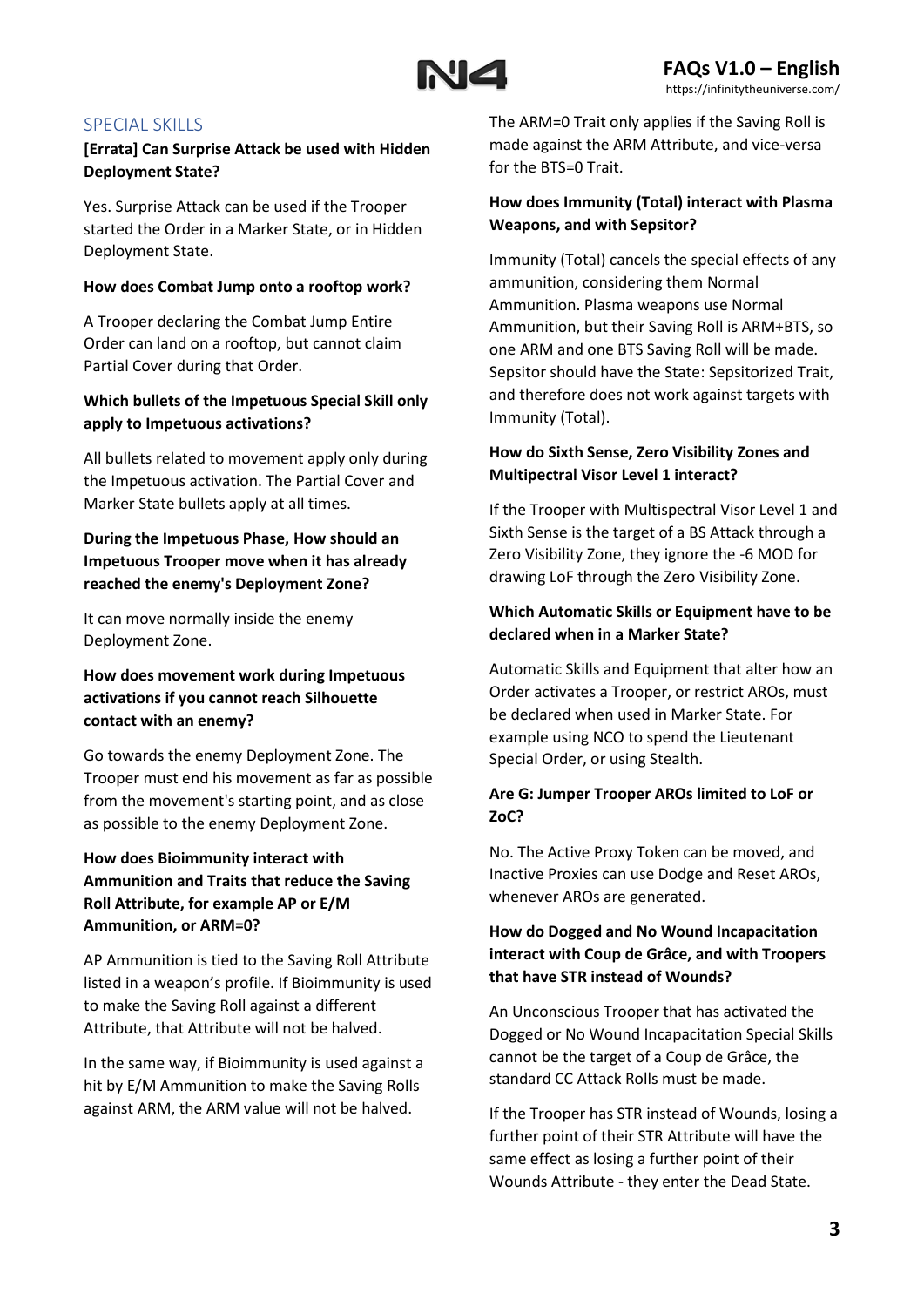#### **[Errata] Can you use Berserk if you start the Order in Engaged State?**

Yes. Berserk can be declared while in Engaged State.

#### **Can the target Dodge the Berserk Attack?**

No. Berserk does not produce Face to Face Rolls, so you will not avoid the Attack. A Successful Dodge Roll will only allow the Trooper to move and cancel the Engaged State.

#### **Can Berserk be used while in a Fireteam?**

Yes. Only the Troops with Berserk will perform the Skill, the rest will perform an Idle and the Team Leader will be the only one performing the CC Attack.

**How does the Lieutenant Special Skill interact with Isolated State? Can they still spend their Lieutenant Special Order, and can it still be used by a Trooper with NCO? Does this change during Loss of Lieutenant?**

The Special Lieutenant Order can be used if it has already been generated. During Loss of Lieutenant is not generated, because the Loss of Lieutenant check is before the Order Count step.

**A Trooper with Strategos and Lieutenant (+1 Order), can replace both Special Lieutenant Orders with two Regular Orders?**

Yes.

**[Errata] Do Seed-Embryos automatically hatch in the player's second Player Turn?**

No. Seed-Embryos only hatch as described in the Seed-Embryo skill box.

**If you pick, for example, a Seed Soldier with Forward Observer and Combi Rifle, does the Seed-Embryo Profile have them, or only the Developed Profile?**

Only the Developed Profile.

#### **Does Stealth work against Reactive Troopers outside Zone of Control?**

Yes. Stealth applies to Reactive Troopers who do not have Line of Fire to them, including Hackers who are outside their Zone of Control and do not have Line of Fire.

**If several Troopers are activated at once (for example a Coordinated Order or a Fireteam) and one of them uses Stealth while outside a reactive Trooper's ZoC or Hacking Area, can the Trooper that used Stealth be chosen as the target of AROs?**

Yes, but the ARO will only be considered valid if the Stealth user performs a Skill that allows AROs.

#### **How do Engineer, GizmoKits, and Unconscious State interact?**

If a Trooper with STR is in Unconscious State, successful use of a GizmoKit or the Engineer Special Skill on them will restore the Trooper to 1 STR and cancel their Unconscious State. But the Unconscious State would be the only State cancelled by the Engineer, to cancel other States must use another Order.

## COMMAND MODULE

**When making Strategic Use of a Command Token to place a Trooper in Suppressive Fire State, how does this interact with Marker States, nearby enemy Mines etc?**

The Trooper has not declared an Order, and will not trigger enemy Deployable Weapons etc. However, any States, Fireteam membership etc. that would be cancelled by declaring a Suppressive Fire Entire Order will be cancelled.

#### **Can the Order provided by an Isolated Trooper be transformed into a Regular Order with a Command Token?**

No.